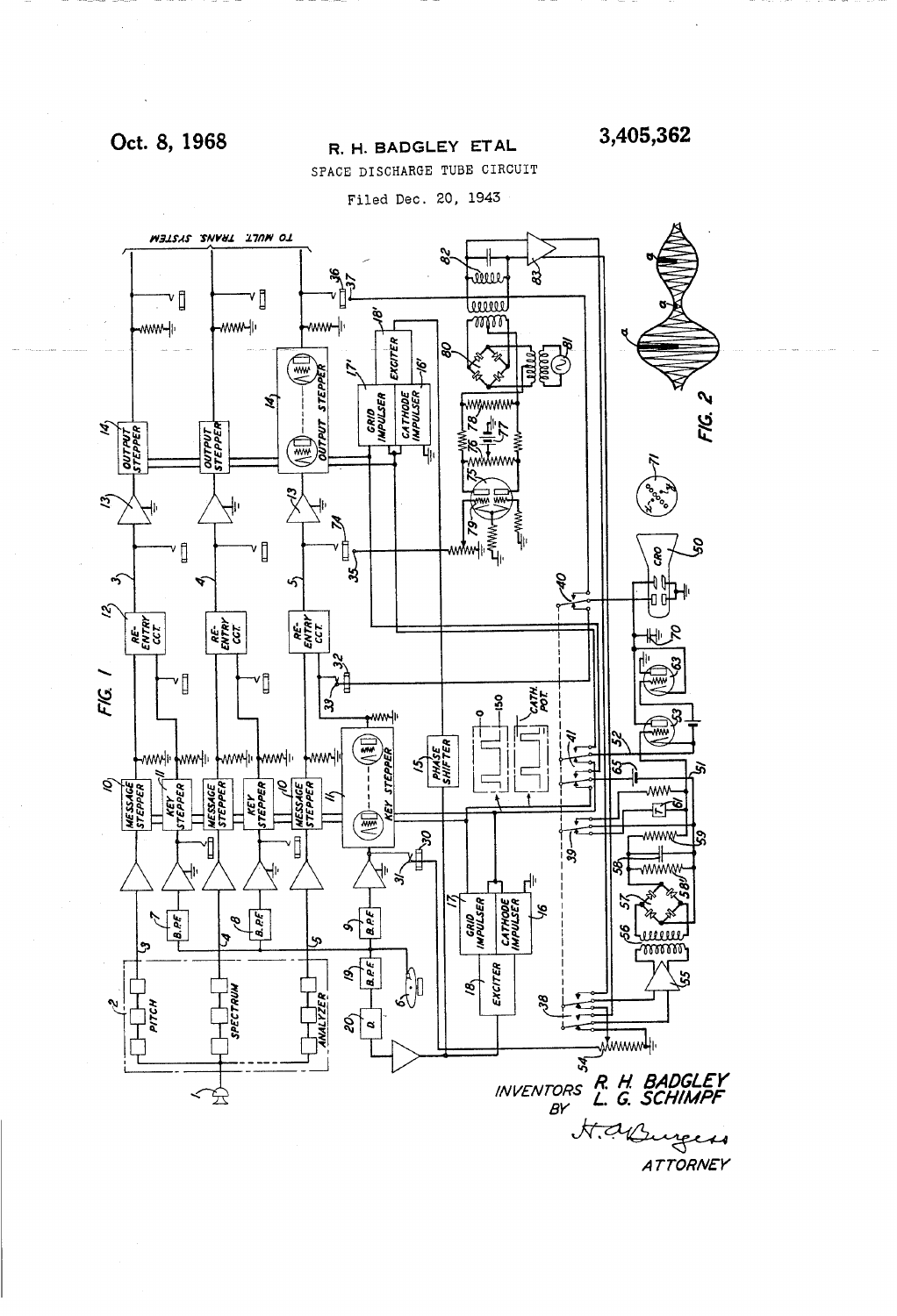**United States Patent Office** 

l

3,405,562<br>SPACE DISCHARGE TUBE CIRCUIT Robert H. Badgley, New Providence, N.J., and Luther G.<br>Schimpf, New Brighton, N.Y., assignors to Bell Telephone Laboratories, Incorporated, New York, N.Y., a<br>corporation of New York

Filed Dec. 20, 1943, Ser. No. 514,995 8 Claims. (Ci. 328-151)

The present invention relates to electrical measuring,  $_{10}$ testing or indicating and specilically involves a space discharge tube-circuit for enabling rapid sampling of current or voltage in a circuit to be made and indicated even where the current or voltage may be varying rapidly as in the case of transients.

The invention is capable of general application but for the purpose of illustrating one specific application it will be disclosed herein as embodied in a testing circuit for a secret telephone terminal in which gas-filled tubes for a secret telephone terminal in which gas-filled tubes<br>are used to produce impulses which are supposed to 20 have definite quantitative relationships and the embodi ment is in the form of a checking circuit to determine whether these tubes are performing properly at any instant.

The main object of the invention is to provide for rapid 25 and accurate indications of electrical quantities in which the indication is held constant for a long enough time to be suitably registered,

A related object is to enable a condenser to be charged to a definite value for a given time, discharged, and 30 recharged to a different value either higher or lower, by

electronic circuit means. In accordance with one feature, the invention provides a first ygrid-controlled space discharge tube for placing a charge on a condenser and a second grid-controlled space discharge tube for discharging the condenser quickly after a given time interval and permitting the first tube to recharge the condenser to a new value.

The nature of the invention and its various objects and features will be more fully understood from the follow  $4()$ ing detailed description taken in connection with the accompanying drawings in which:

FIG. 1 is a simpliñed schematic circuit diagram of a portion of a transmitting terminal of a secret telephone system in which a testing circuit according to this inven tion is embodied; and

FlG. 2 is a diagram showing the instant at which a pulse is sampled.

The secret telephone terminal briefly indicated in the drawing forms no part of the present invention but is of the type disclosed in an application of Lundstrom and Schimpf Ser. No. 456,322, filed Aug. 27, 1942, to which reference may be had for more detailed information. In or other input are analyzed in analyzer 2 to provide a  $55$ number of different speech-defining low frequency currents in a number of channels, such as eleven for example, and a separate key is used to encipher the current in each channel to render the transmission secret. Three such channels are shown in the drawing at 3, 4 and 5 with others indicated. The secret key Waves are derived from a phonograph record 6 on which all the keys for all of the channels are recorded at different frequencies similarly to multiplex carrier wave transmission and these key currents are separated by band filters  $7, 8, 9$  for individual application to the channels. 50 60 65

Message steppers 10 and key steppers 11 are used to convert both the signal-defining low frequency currents and the key currents into stepped form, there being six 70 steps including zero as one step, and the voltage interval between steps in the case of the message having the same

values as those in the case of the key. After the currents leave the steppers they are combined or added in the reentry circuits 12 and these circuits also perform a subtracting operation where necessary to bring the summation current within the maximum step range that the message or key alone can have. Following the reentry circuits are ampliñers 13 and output Steppers 14 which are similar in general to the message and key steppers and which reform the currents into accurately stepped form for transmision over whatever multiplex circuit is used to the distant terminal.

Each of the steppers that have been mentioned comprises five grid-controlled gas-filled tubes with their input connections in parallel across the channel but with their 15 individual input potentiometers set to five different positions so as to give the tubes different sensitivities, that is, responding to step 1, no tubes fire and an output current of zero results. If the input has a value between step 1 and step 2, one tube fires giving an output of step 1 value, and so on, making a total of six steps including zero.

In order to restore the gas tubes that have fired, the plate voltage of all tubes is removed for a period of 2 milliseconds, the total step length of the output voltage being 18 milliseconds in the case of the message and key steppers and 14 milliseconds with 6-millisecond spaces in the case of the output steppers, making a time interval of 20 milliseconds between firing times. In order to sample the input at one particular instant of time the grids of all stepper tubes have a pulse applied to them which swings the grid voltage in the positive direction sufficiently to enable one or more of them to ñre when supplemented by the input voltage, if this has a step 1 or greater than step 1 voltage. This exposure time occurs at the beginning of each 18-millisecond or 14-millisecond pulse period, as the case may be.

These conditioning voltages that are applied to the anodes and grids of the stepper tubes to enable them to perform their stepping function are derived from pulsing power supplies merely indicated in FIG. 1 by boxes, 16 for the message and key stepper cathode impulser which swings the cathode from ground (zero) voltage to  $-150$ volts for the 18-millisecond period and back to ground for the Z-millisecond period, and 17 for the message and key stepper grid impulses which keep the grids at  $-100$ volts with respect to the cathode for all except the 2-millisecond interval immediately following the restoring interval of these tubes. Similar pulsing power supplies for the output steppers are shown at 16' and 17'. About a half millisecond after the cathode voltage has swung to  $-150$ volts, the grid voltage is swung from  $-100$  volts to about  $-4$  volts relative to the cathode, for the 2-millisecond exposure interval. These voltage and time relations are indicated in the small diagrams adjacent the boxes 16 and 17 with arrows from the leads in which the voltages exist.

These voltage impulses are derived from the exciter 13 or 18' in the same way that is disclosed in the Lund strom and Schimpf application under control of a 50 cycle wave derived in this instance from the record by picking off through filter 19 two waves having a frequency difference of 50 cycles and detecting them at 20 to recover the 50-cycle difference wave. The exciter comprises pairs of tubes for respectively determining the beginnings and ends of the pulses and phase Shifters for determining the phase of the 50-cycle wave at which the pulses occur. By adjusting the phase Shifters the phase relation of the pulses can be controlled to secure the time relations just described. The exciter 18' for the pulsing supplies 16' and 17' is controlled by the same 50-cycle wave after passing through phase shifter

2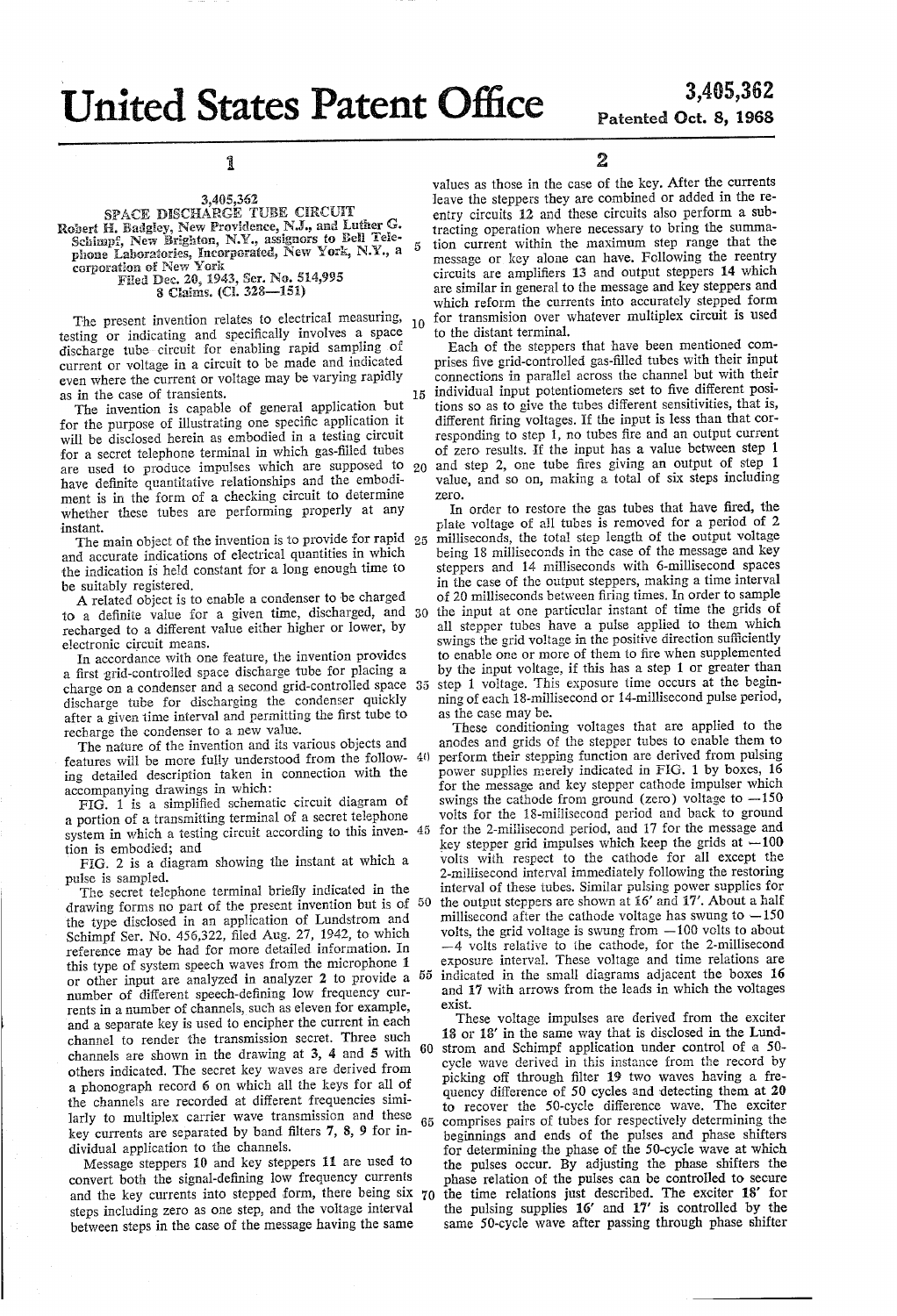15 to provide a slight delay in the tiring of the output steppers relative to the message and key steppers. The exciter 18' is adjusted or proportioned to give the 14 millisecond pulses alternating with 6-millisecond spaces referred to for the case of the output steppers.

The remainder of the circuit of FIG. 1 that has not already been specifically described comprises the checking circuit in accordance with the present invention. This equipment can be connected to any key or output stepper for checking it by insertion of a pair of plugs into the  $_{10}$ test jacks for the particular stepper. The circuit is shown plugged up for testing the key stepper 11 which has an input test jack 30 and an output test jack 32. Plugs 31 and 33 are shown in these jacks. Output stepper 14 can be tested by inserting plug 35 in jack 74 and plug  $15$ 37 in jack 36 and throwing the switches or keys 38, 39, 40 and 41 to the right, these being shown as thrown to the left where they must be for testing stepper 11. With the testing circuits connected up as shown, some of the output voltage from stepper 11 is applied through  $_{20}$ key 40 to the horizontal plates of cathode ray oscillograph 50 and some of the input voltage into stepper 11 is applied through key 38 to the stepping circuit in the test set and the resulting steps are applied to the vertical plates of the oscillograph tube 50 for comparison with  $_{25}$ the steps in the output of the stepper under test.

The character of the wave in the input to the stepper 11 is indicated in FIG. 2 as a continuous wave of a few hundreds or thousands of'cycles per second modulated at a 50-cycle rate to different amplitudes repre-  $_{30}$ senting the key steps. The timing of the pulsing supplies is such that this wave is sampled at its peak points  $a, a$ , a for a 2-millisecond period by the key stepper. Leads 51 and 52 extend from the pulsing supplies 16 and 17 to the tube 53 in the test set so that this tube also  $35$ samples the input wave at the same times  $a$ ,  $a$ ,  $a$  in the manner presently to be described.<br>The voltage at the jack 30 is placed across high re-

sistance 54 which is so high as not to drain off an appreciable amount of the key current. This voltage is  $40$ amplified at 55 (switch 38 being closed to the left) and is applied through transformer 56 to the full wave recti ñer 57 where it is converted to a direct current pulse which is filtered by shunt capacity 58 and resistance 5S' and impressed across a potentiometer consisting of an ohmic resistance 59 and a Thyrite resistor 61 which has a non-linear voltage current characteristic. This is for the reason that the steps in the input wave to the stepper 11 occur in equal steps on a logarithmic scale<br>and the steps appearing in the output of stepper 11 occur in equal steps on a linear scale. Since it is desired to compare the outputs of the stepper under test with that of the stepper in the testing circuit on a linear basis, the Thyrite resistor 61 is used to convert the voltage steps impressed on the grid of tube 53 into steps of equal value on a linear scale. For this purpose the grid of tube 53 is connected across only the Thyrite portion of the potentiometer 59, 61. Tubes 53 and 63 in the testing set are of the highly evacuated type as distinguished from the gas-filled type used in the stepper. It will be noted that the cathode of tube 53 is varied from ground potential to  $-150$  volts by lead 52 and that the grid has its potential varied over lead 51 from about  $-100$  volts relative to its cathode to  $-8$ , the extra four volts over the  $-4$  volts mentioned above as existing in lead  $65$ 51 being obtained from the 4-Volt bias battery 65. 60

These voltages are phased so that at the beginning of any ZO-millisecond interval the cathode supply pulses from -150 volts to zero and remains at this value for 2 milliseconds. During this interval the grid supply is about  $-100$  volts, referred to the cathode, thus holding the tube below cut-off. About 0.5 millisecond after the cathode supply returns to  $-150$  volts the grid supply changes from about  $-100$  volts to  $-8$  volts, bringing the tube to the lower edge of the conducting range.  $75$ <br>Any voltage that is applied to the grid circuit from the  $75$ Any voltage that is applied to the grid circuit from the 70

rectiñer at this time moves the grid voltage farther into the conducting range and establishes a charge on the condenser 70 in the plate circuit that is proportional to the voltage applied. After 2 milliseconds the grid supply changes back to  $-100$  volts, cutting off the tube. Any charge that is on the condenser at this time re mains there for the duration of the 20-millisecond in terval.

In order to discharge the condenser rapidly at the end of the 20-millisecond period, it is necessary to provide a low impedance path to ground. This is obtained 'by connecting tube 63 from the plate of the continuous stepper tube 53 to ground. During the time that the cathode supply is at  $-150$  volts, the discharge tube 63 has a high negative bias on its grid and is of high im pedance. However, when the cathode supply pulses to zero voltage, the battery in grid circuit of this tube 63 applies a positive bias to the grid and the tube 63 becomes of low impedance and discharges the con denser. When the cathode supply goes back to  $-150$ volts, the tube becomes of high impedance and the condenser is ready to receive a new charge. Condenser  $70$ charges to some voltage considerably less than 150 volts, for example, a voltage less than 100 volts.

The voltage existing across the condenser 70 is applied to the vertical plates of the oscillograph 50. If the stepper under test is operating properly, a row of dots will appear on the screen as indicated at 71, one dot for each of the six step values including zero. If a tube in the stepper under test, such as the tube corresponding to step 3 for example, fails to ñre, the spot for step 3 will 'be displaced out of line toward the left to some position  $x$ , while if this tube fires falsely when only two steps should be tired, the spot will be dis placed downward to some point y. The grid circuit of this stepper tube is then adjusted until the spot is brought back into line. When all of the spots appear on a 45 degree line the stepper is known to be in proper adiustment.

In testing the output Steppers, a modified type of circuit must be used since the input voltage is a direct current voltage in contrast to the input to the key step pers Which is an alernating current voltage. The output stepper 14 may be tested by inserting into jacks 74 and 45 36 plugs 35 and 37, and throwing all keys in the testing circuit to the right. The high impedance input circuit of tube 75 is now bridged across the input side of the stepper 14 and the stepper output is applied to the hori zontal plates of the oscillograph 50 through key 40. Tube 75 is a balanced tube having two parts connected to draw 50 currents in opposite directions through opposite halves of resistor 76 from battery 77. This permits placing across resistor 78 a zero voltage for zero input to the control grid 79 and direct current potential proportional to the input on grid 79 while keeping variations in bat tery voltage at 77 or in cathode emission in tube 75 from appearing across resistor 78. \_

The direct current voltage steps are, therefore, amplified at 75 and placed across opposite terminals of the double balanced modulator circuit 80 supplied with constant amplitude waves of convenient frequency, such as 2 kilocycles from source 81. The resulting output modu lated Wave has a shape somewhat similar to that of FIG. 2 except that in this case the steps vary linearly rather than on a decibel basis. This wave is selected by tuned circuit 82, ampliñed at 83 and impressed across the input side of amplifier 55, key 38 being in its right-hand posi tion. Key 41 now connects pulsing supplies 16', 17' to the cathode and grid of tube 53 to time its operation to that of the output stepper. The action of the circuit from this point on is the same as previously described except that the Thyrite resistor 61 is switched out of circuit and is replaced by ohmic resistance S5 by key 39 in its right hand position since no conversion to linear ratio is now needed.